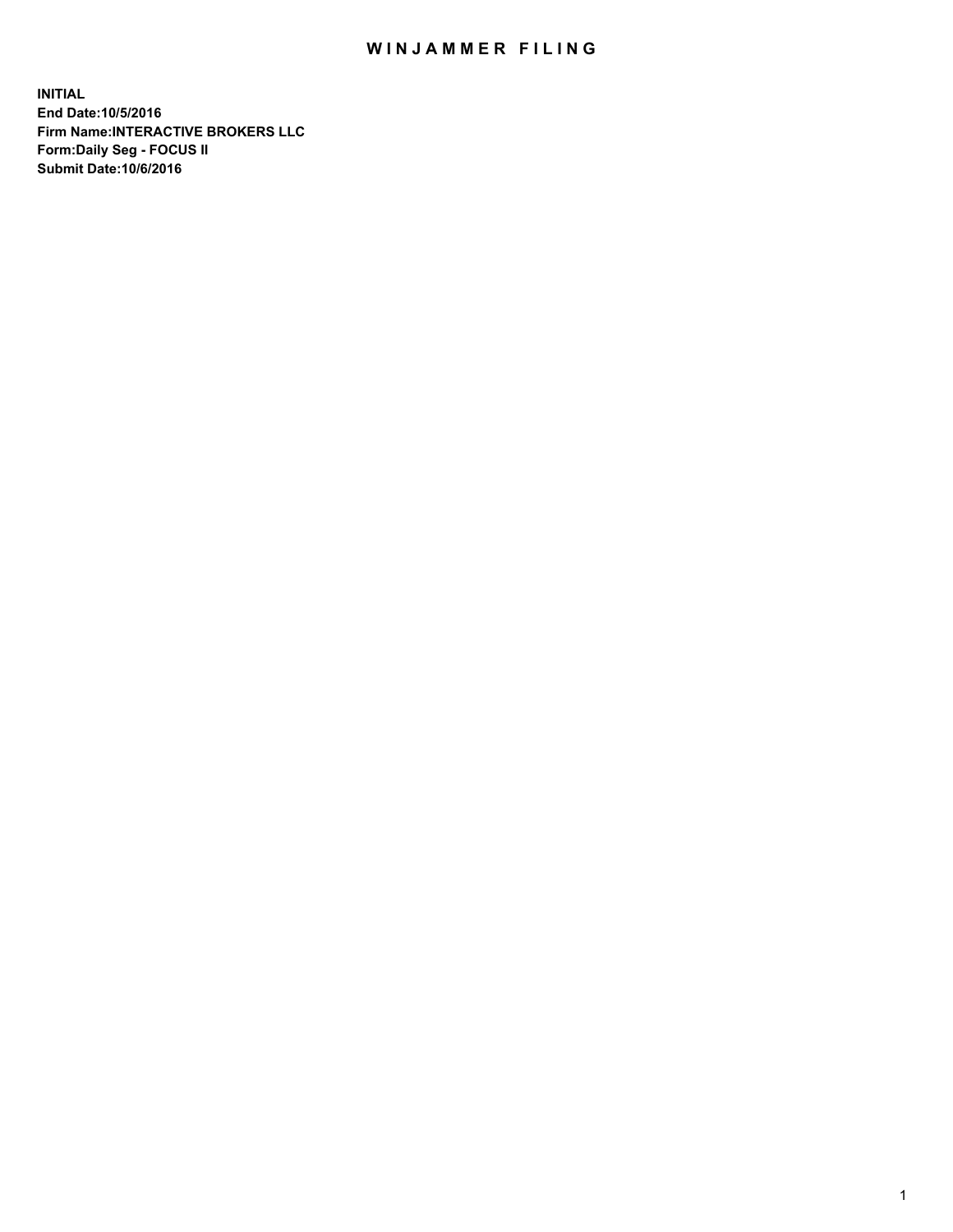## **INITIAL End Date:10/5/2016 Firm Name:INTERACTIVE BROKERS LLC Form:Daily Seg - FOCUS II Submit Date:10/6/2016 Daily Segregation - Cover Page**

| Name of Company<br><b>Contact Name</b><br><b>Contact Phone Number</b><br><b>Contact Email Address</b>                                                                                                                                                                                                                          | <b>INTERACTIVE BROKERS LLC</b><br>James Menicucci<br>203-618-8085<br>jmenicucci@interactivebrokers.c<br>om |
|--------------------------------------------------------------------------------------------------------------------------------------------------------------------------------------------------------------------------------------------------------------------------------------------------------------------------------|------------------------------------------------------------------------------------------------------------|
| FCM's Customer Segregated Funds Residual Interest Target (choose one):<br>a. Minimum dollar amount: ; or<br>b. Minimum percentage of customer segregated funds required:%; or<br>c. Dollar amount range between: and; or<br>d. Percentage range of customer segregated funds required between:% and%.                          | $\overline{\mathbf{0}}$<br>0<br>155,000,000 245,000,000<br>0 <sub>0</sub>                                  |
| FCM's Customer Secured Amount Funds Residual Interest Target (choose one):<br>a. Minimum dollar amount: ; or<br>b. Minimum percentage of customer secured funds required:%; or<br>c. Dollar amount range between: and; or<br>d. Percentage range of customer secured funds required between:% and%.                            | $\overline{\mathbf{0}}$<br>$\overline{\mathbf{0}}$<br>80,000,000 120,000,000<br>00                         |
| FCM's Cleared Swaps Customer Collateral Residual Interest Target (choose one):<br>a. Minimum dollar amount: ; or<br>b. Minimum percentage of cleared swaps customer collateral required:% ; or<br>c. Dollar amount range between: and; or<br>d. Percentage range of cleared swaps customer collateral required between:% and%. | $\overline{\mathbf{0}}$<br>$\overline{\mathbf{0}}$<br>0 <sub>0</sub><br><u>00</u>                          |

Attach supporting documents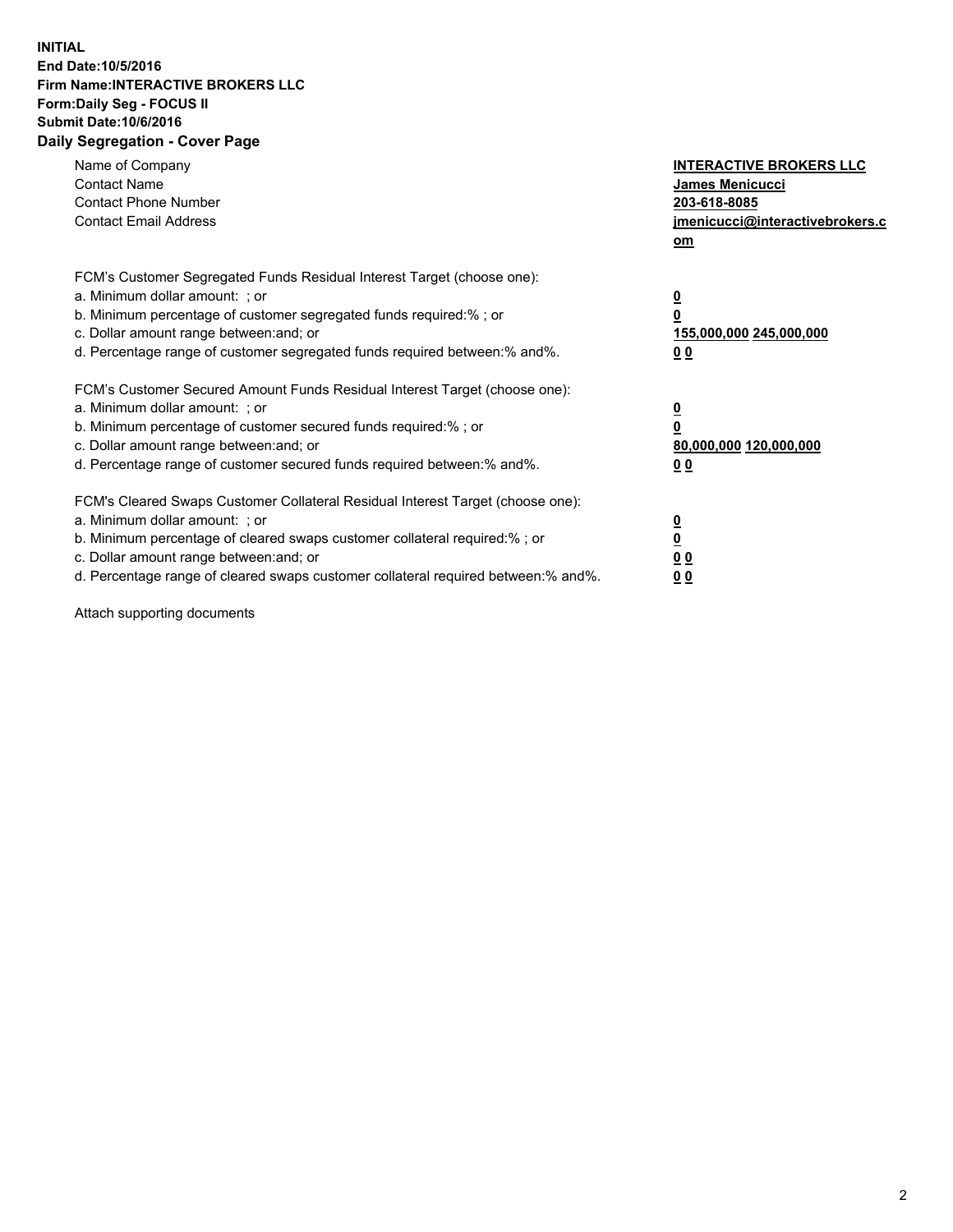## **INITIAL End Date:10/5/2016 Firm Name:INTERACTIVE BROKERS LLC Form:Daily Seg - FOCUS II Submit Date:10/6/2016 Daily Segregation - Secured Amounts**

| Dany Ocgregation - Oceanea Annoanta                                                         |                                                                                    |
|---------------------------------------------------------------------------------------------|------------------------------------------------------------------------------------|
| Foreign Futures and Foreign Options Secured Amounts                                         |                                                                                    |
| Amount required to be set aside pursuant to law, rule or regulation of a foreign            | $0$ [7305]                                                                         |
| government or a rule of a self-regulatory organization authorized thereunder                |                                                                                    |
| Net ledger balance - Foreign Futures and Foreign Option Trading - All Customers             |                                                                                    |
| A. Cash                                                                                     | 377,693,736 [7315]                                                                 |
| B. Securities (at market)                                                                   | $0$ [7317]                                                                         |
| Net unrealized profit (loss) in open futures contracts traded on a foreign board of trade   | 10,166,402 [7325]                                                                  |
| Exchange traded options                                                                     |                                                                                    |
| a. Market value of open option contracts purchased on a foreign board of trade              | 240,460 [7335]                                                                     |
| b. Market value of open contracts granted (sold) on a foreign board of trade                | $-55,066$ [7337]                                                                   |
| Net equity (deficit) (add lines 1.2. and 3.)                                                | 388,045,532 [7345]                                                                 |
| Account liquidating to a deficit and account with a debit balances - gross amount           | 1,308,200 [7351]                                                                   |
| Less: amount offset by customer owned securities                                            | 0 [7352] 1,308,200 [7354]                                                          |
| Amount required to be set aside as the secured amount - Net Liquidating Equity              | 389, 353, 732 [7355]                                                               |
| Method (add lines 4 and 5)                                                                  |                                                                                    |
| Greater of amount required to be set aside pursuant to foreign jurisdiction (above) or line | 389, 353, 732 [7360]                                                               |
| 6.                                                                                          |                                                                                    |
| FUNDS DEPOSITED IN SEPARATE REGULATION 30.7 ACCOUNTS                                        |                                                                                    |
| Cash in banks                                                                               |                                                                                    |
| A. Banks located in the United States                                                       | 3,385,000 [7500]                                                                   |
| B. Other banks qualified under Regulation 30.7                                              | 0 [7520] 3,385,000 [7530]                                                          |
| Securities                                                                                  |                                                                                    |
| A. In safekeeping with banks located in the United States                                   | 432,729,700 [7540]                                                                 |
| B. In safekeeping with other banks qualified under Regulation 30.7                          | 0 [7560] 432,729,700 [7570]                                                        |
| Equities with registered futures commission merchants                                       |                                                                                    |
| A. Cash                                                                                     | $0$ [7580]                                                                         |
| <b>B.</b> Securities                                                                        | $0$ [7590]                                                                         |
| C. Unrealized gain (loss) on open futures contracts                                         | $0$ [7600]                                                                         |
| D. Value of long option contracts                                                           | $0$ [7610]                                                                         |
| E. Value of short option contracts                                                          | 0 [7615] 0 [7620]                                                                  |
| Amounts held by clearing organizations of foreign boards of trade                           |                                                                                    |
| A. Cash                                                                                     | $0$ [7640]                                                                         |
| <b>B.</b> Securities                                                                        | $0$ [7650]                                                                         |
| C. Amount due to (from) clearing organization - daily variation                             | $0$ [7660]                                                                         |
| D. Value of long option contracts                                                           | $0$ [7670]                                                                         |
| E. Value of short option contracts                                                          | 0 [7675] 0 [7680]                                                                  |
| Amounts held by members of foreign boards of trade                                          |                                                                                    |
| A. Cash                                                                                     | 83,416,429 [7700]                                                                  |
| <b>B.</b> Securities                                                                        | $0$ [7710]                                                                         |
| C. Unrealized gain (loss) on open futures contracts                                         | 1,065,609 [7720]                                                                   |
| D. Value of long option contracts                                                           | 240,471 [7730]                                                                     |
| E. Value of short option contracts                                                          | -55,067 [7735] 84,667,442 [7740]                                                   |
| Amounts with other depositories designated by a foreign board of trade                      | 0 [7760]                                                                           |
| Segregated funds on hand                                                                    | $0$ [7765]                                                                         |
| Total funds in separate section 30.7 accounts                                               | 520,782,142 [7770]                                                                 |
| Excess (deficiency) Set Aside for Secured Amount (subtract line 7 Secured Statement         | 131,428,410 [7380]                                                                 |
| Page 1 from Line 8)                                                                         |                                                                                    |
| Management Target Amount for Excess funds in separate section 30.7 accounts                 | 80,000,000 [7780]                                                                  |
|                                                                                             | 51,428,410 [7785]                                                                  |
|                                                                                             | Excess (deficiency) funds in separate 30.7 accounts over (under) Management Target |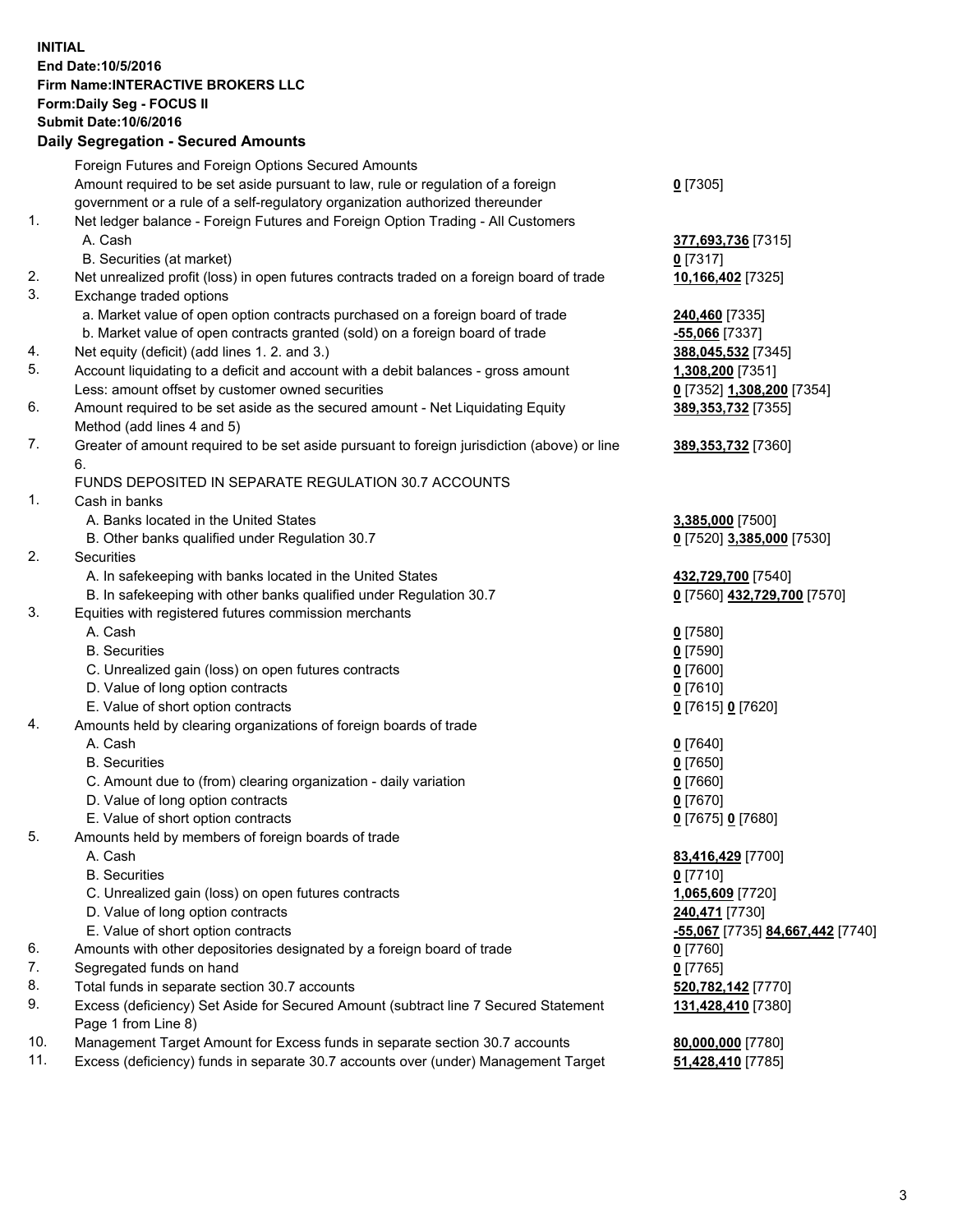**INITIAL End Date:10/5/2016 Firm Name:INTERACTIVE BROKERS LLC Form:Daily Seg - FOCUS II Submit Date:10/6/2016 Daily Segregation - Segregation Statement** SEGREGATION REQUIREMENTS(Section 4d(2) of the CEAct) 1. Net ledger balance A. Cash **3,031,599,080** [7010] B. Securities (at market) **0** [7020] 2. Net unrealized profit (loss) in open futures contracts traded on a contract market **-11,429,668** [7030] 3. Exchange traded options A. Add market value of open option contracts purchased on a contract market **133,764,613** [7032] B. Deduct market value of open option contracts granted (sold) on a contract market **-212,937,843** [7033] 4. Net equity (deficit) (add lines 1, 2 and 3) **2,940,996,182** [7040] 5. Accounts liquidating to a deficit and accounts with debit balances - gross amount **58,530** [7045] Less: amount offset by customer securities **0** [7047] **58,530** [7050] 6. Amount required to be segregated (add lines 4 and 5) **2,941,054,712** [7060] FUNDS IN SEGREGATED ACCOUNTS 7. Deposited in segregated funds bank accounts A. Cash **84,400,934** [7070] B. Securities representing investments of customers' funds (at market) **1,995,986,130** [7080] C. Securities held for particular customers or option customers in lieu of cash (at market) **0** [7090] 8. Margins on deposit with derivatives clearing organizations of contract markets A. Cash **30,442,221** [7100] B. Securities representing investments of customers' funds (at market) **1,120,455,368** [7110] C. Securities held for particular customers or option customers in lieu of cash (at market) **0** [7120] 9. Net settlement from (to) derivatives clearing organizations of contract markets **6,684,817** [7130] 10. Exchange traded options A. Value of open long option contracts **133,786,606** [7132] B. Value of open short option contracts **-212,958,050** [7133] 11. Net equities with other FCMs A. Net liquidating equity **0** [7140] B. Securities representing investments of customers' funds (at market) **0** [7160] C. Securities held for particular customers or option customers in lieu of cash (at market) **0** [7170] 12. Segregated funds on hand **0** [7150] 13. Total amount in segregation (add lines 7 through 12) **3,158,798,026** [7180] 14. Excess (deficiency) funds in segregation (subtract line 6 from line 13) **217,743,314** [7190] 15. Management Target Amount for Excess funds in segregation **155,000,000** [7194] **62,743,314** [7198]

16. Excess (deficiency) funds in segregation over (under) Management Target Amount Excess